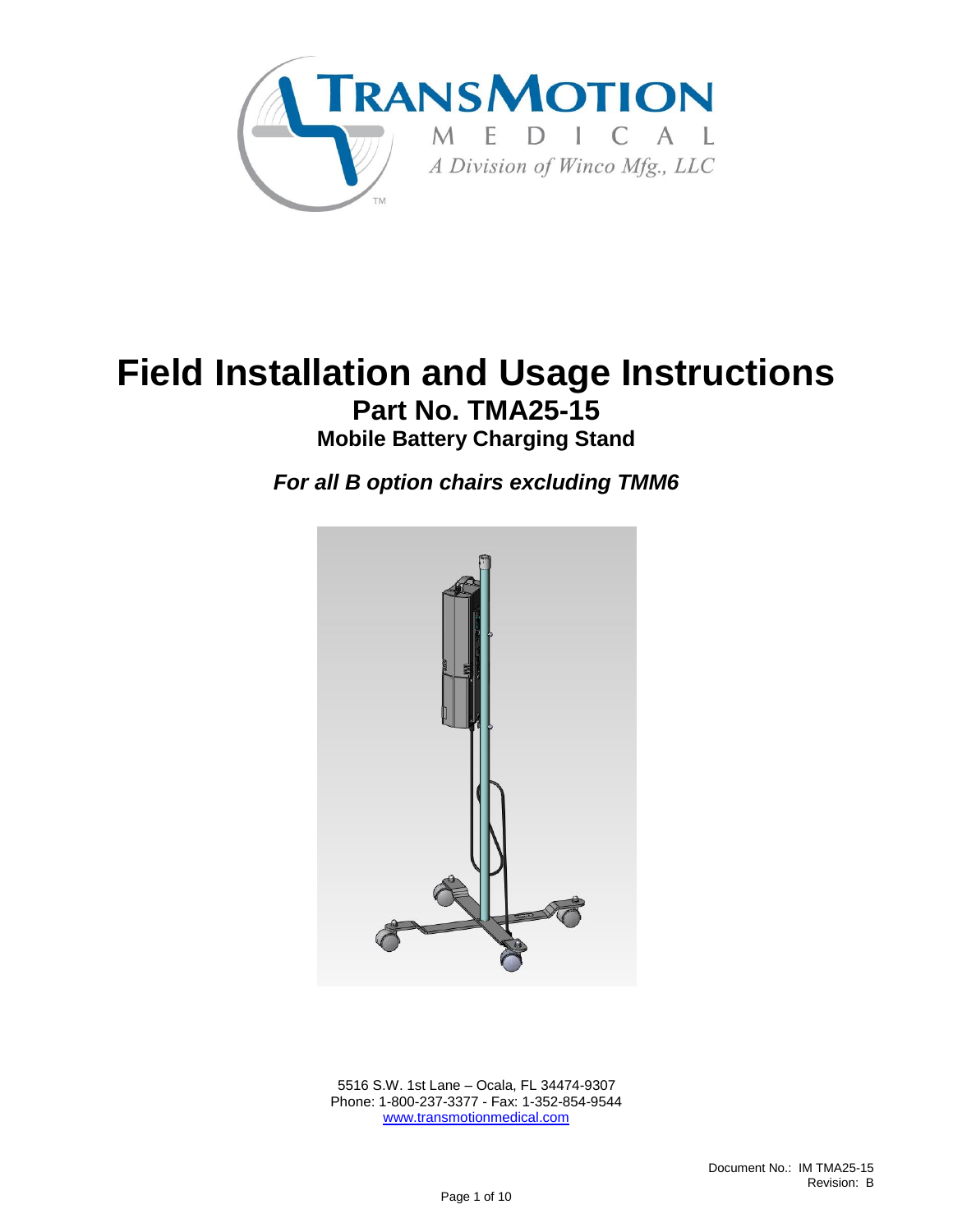# **TABLE OF CONTENTS**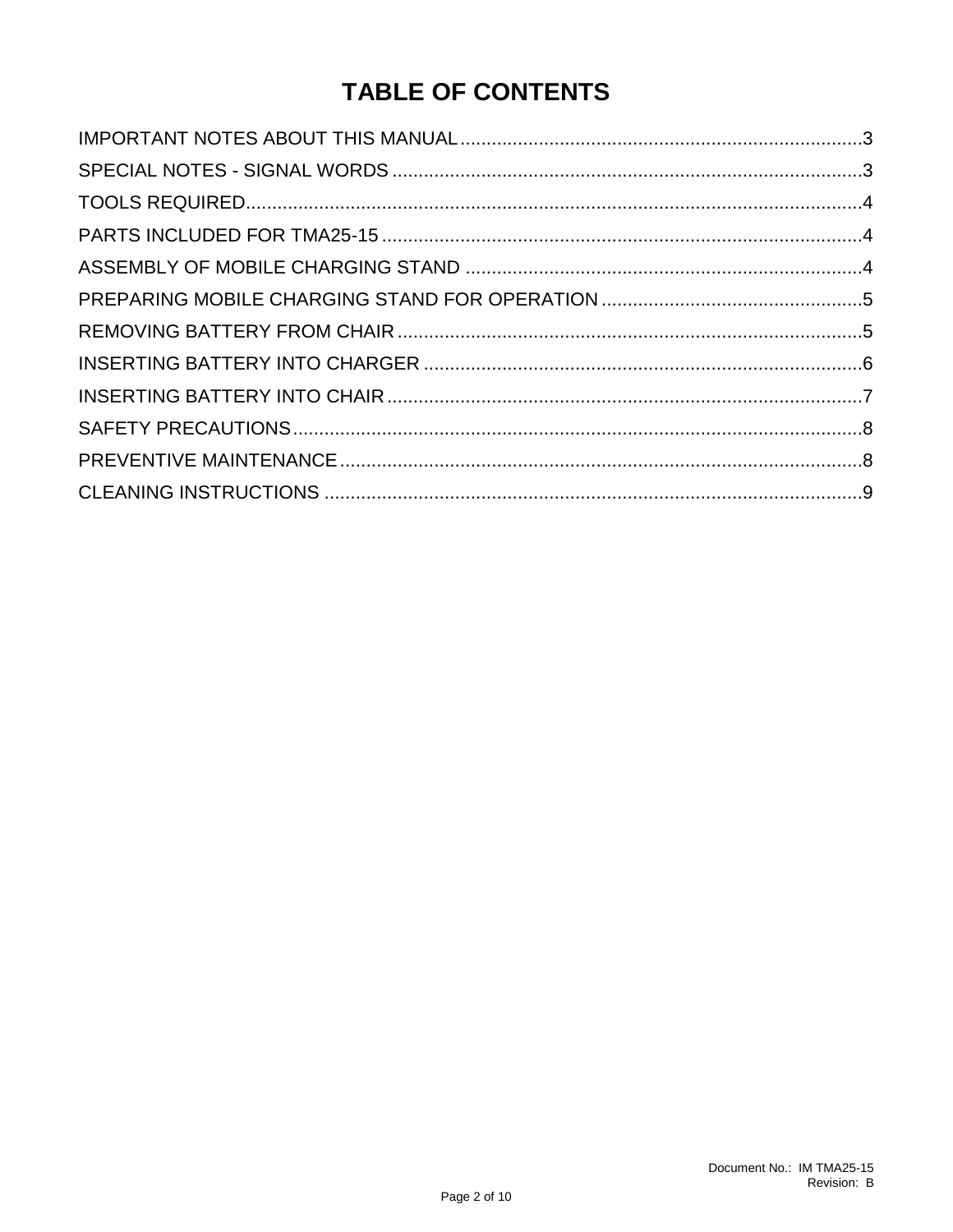#### <span id="page-2-0"></span>**IMPORTANT NOTES ABOUT THIS MANUAL**

This Field Installation and Usage Instruction manual is intended to assist you with installation of your TransMotion Medical Product. Carefully read this manual before using the equipment or doing service / maintenance on it. If you are unable to understand the WARNINGS, CAUTIONS, and instructions, contact TransMotion Medical Customer Service before attempting to operate or service the equipment. Otherwise, personal injury or property damage may result.

To ensure safe operation of this device, it is essential that methods and procedures be established for educating and training staff on the safe and effective operation of the product.

TransMotion Medical reserves the right to change specifications without notice.

The information contained in this document is subject to change without notice.

Specifications listed are nominal, and operation may vary slightly from unit to unit due to tolerance variations.

Figures contained within this document may not depict exactly the model you have. This document may cover many closely related models.

#### <span id="page-2-1"></span>**SPECIAL NOTES - SIGNAL WORDS**

Signal words are used in this manual and apply to hazards which could result in injury or property damage. The following is a definition of those signal words as used in this document:

#### **ADANGER**

Indicates an imminently hazardous situation which, if not avoided, will result in death or serious injury.

#### **AWARNING**

Indicates a potentially hazardous situation which, if not avoided, could result in death or serious injury.

#### **ACAUTION**

Indicates a potentially hazardous situation which, if not avoided, may result in minor or moderate injury. It may also be used to alert against unsafe practices or potential property damage hazards.

# **NOTICE**

Provides important information, makes special instructions clearer, or provides service personnel information to make maintenance easier.

The TMA25-15 Mobile Charging Stand does not include the charger. If the Mobile Charging stand is purchase with a Stretcher / Chair, the charger will be mounted to the Charging Stand. If the Charging Stand is ordered separate from a chair, the charger will not be included with this accessory.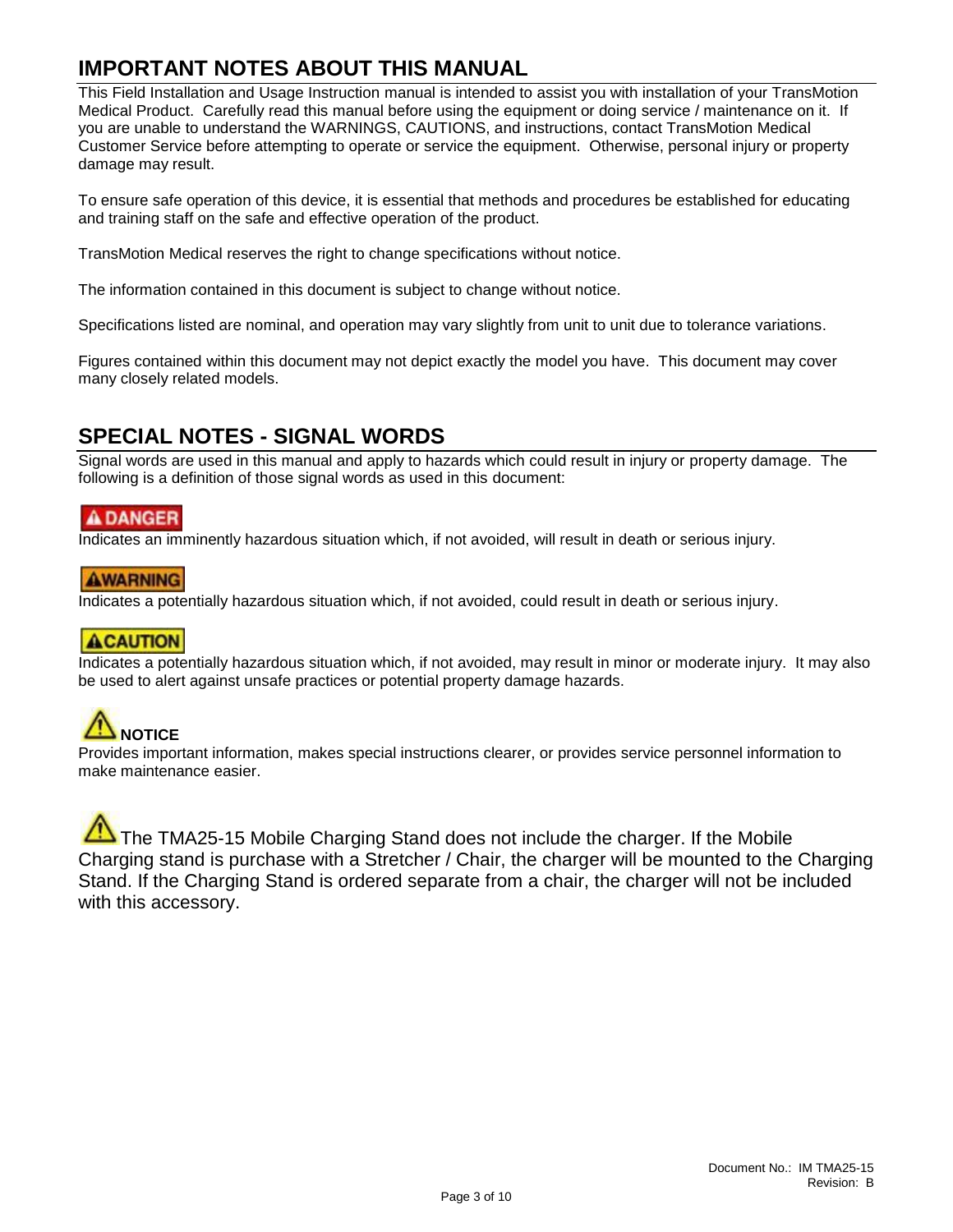### <span id="page-3-0"></span>**TOOLS REQUIRED**

(1) 9/16" Wrench

### <span id="page-3-1"></span>**PARTS INCLUDED FOR TMA25-15**

Verify that all parts listed below are present. If any parts are missing, contact TMM Service at 1-800-237- 3377.

- (1) Charging Stand support Tube
- (2) Base brackets partially assembled with (4) casters fully assembled.
- (1) 3/8"-16 x 1-1/4" long Socket Head Cap Screw
- (1) 3/8" Flat Washer

If any parts are missing or damaged due to shipping, contact TMM Service Department toll-free at 1-800-237-3377.



## <span id="page-3-2"></span>**ASSEMBLY OF MOBILE CHARGING STAND**

- 1) Rotate the base brackets about the alignment pin until the center holes align.
- 2) Align the upper support tube with the center holes in the base brackets.
- 3) Secure upper support tube to base using the 3/8" bolt and washer.

Ensure bolt is tightened properly, failure to tighten bolt could cause stand to malfunction.

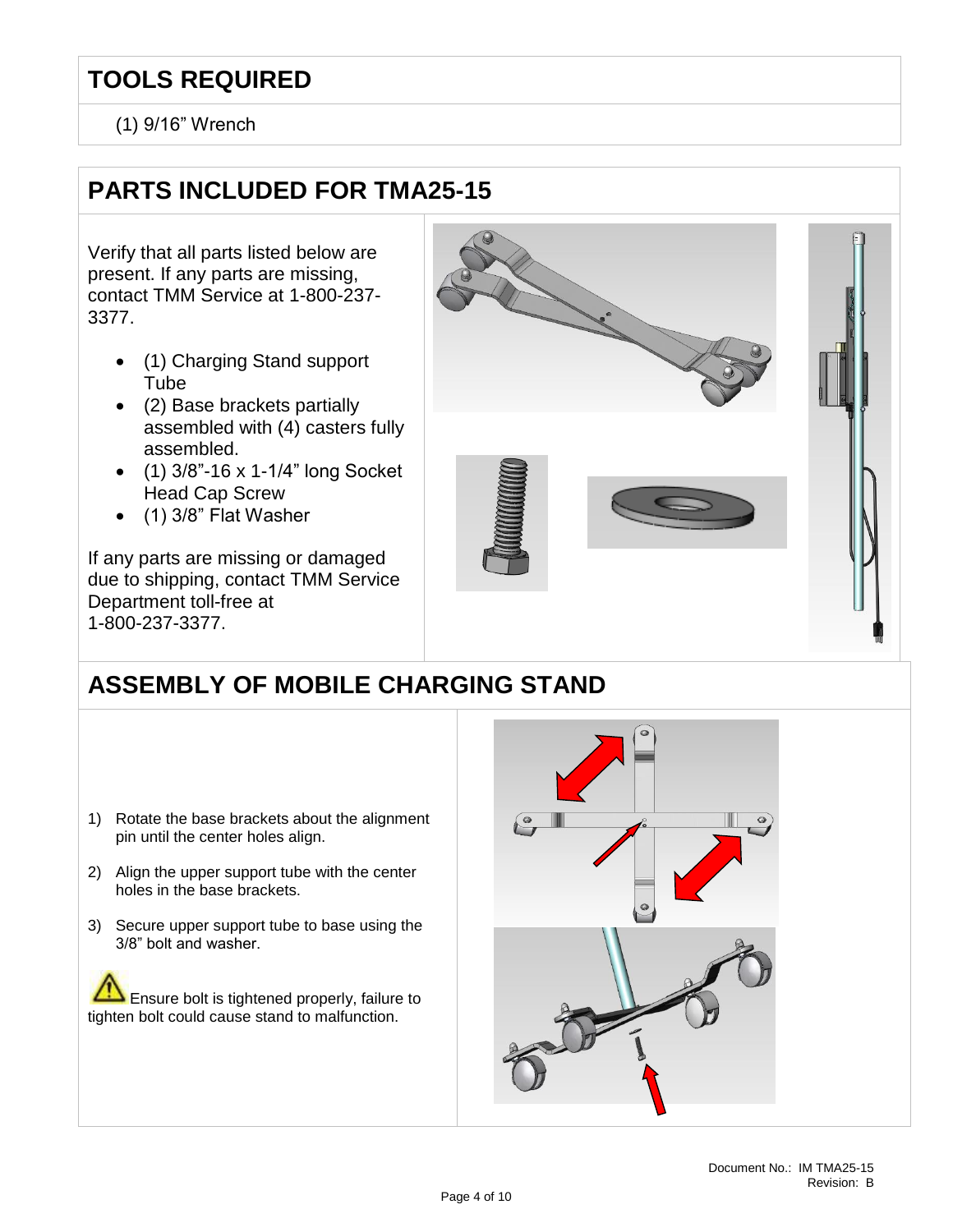### <span id="page-4-0"></span>**PREPARING MOBILE CHARGING STAND FOR OPERATION**

- 4) Move charging stand to safe location where minimal interference will occur.
- 5) Plug power cord into nearest outlet.

### <span id="page-4-1"></span>**REMOVING BATTERY FROM CHAIR**

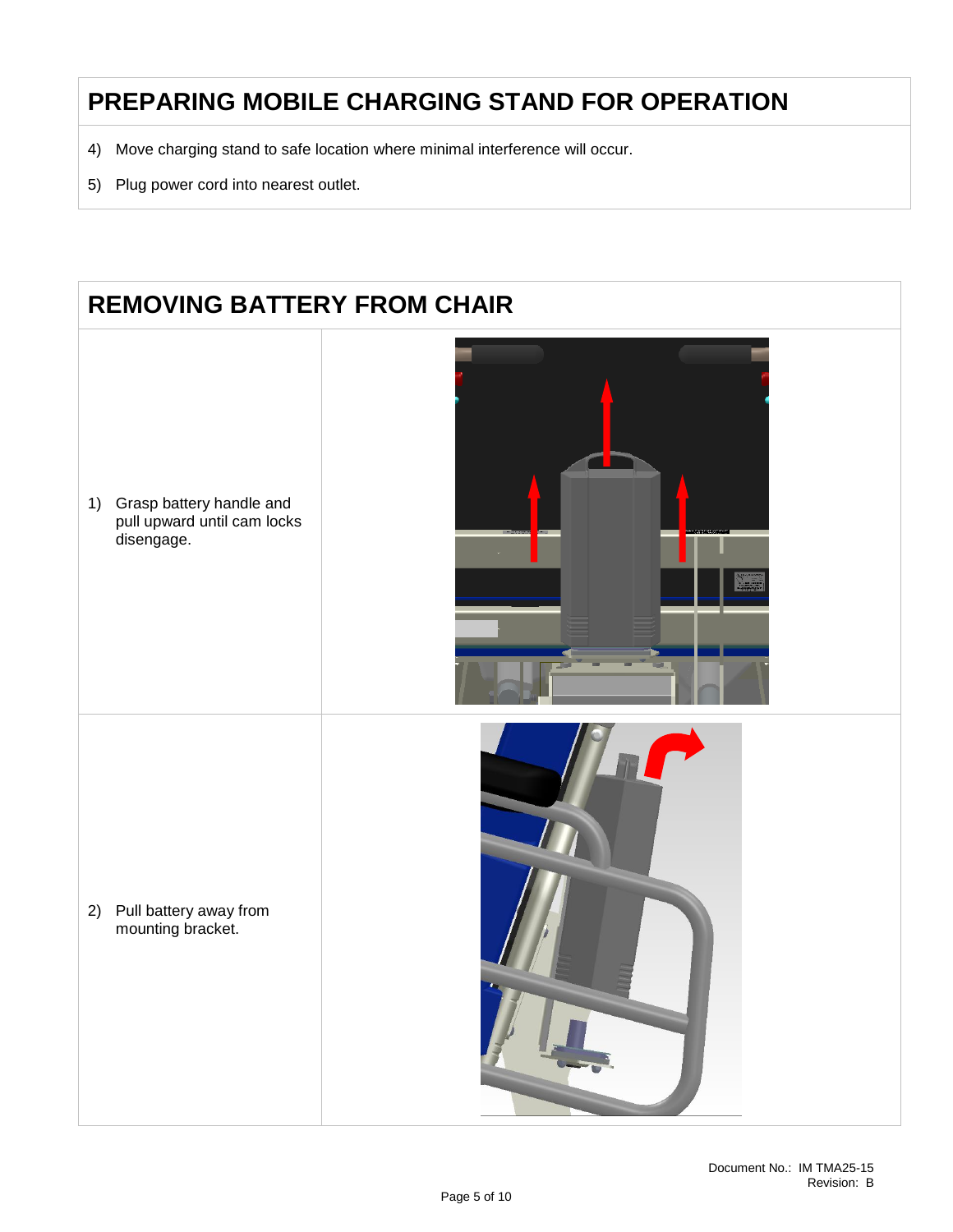### <span id="page-5-0"></span>**INSERTING BATTERY INTO CHARGER**

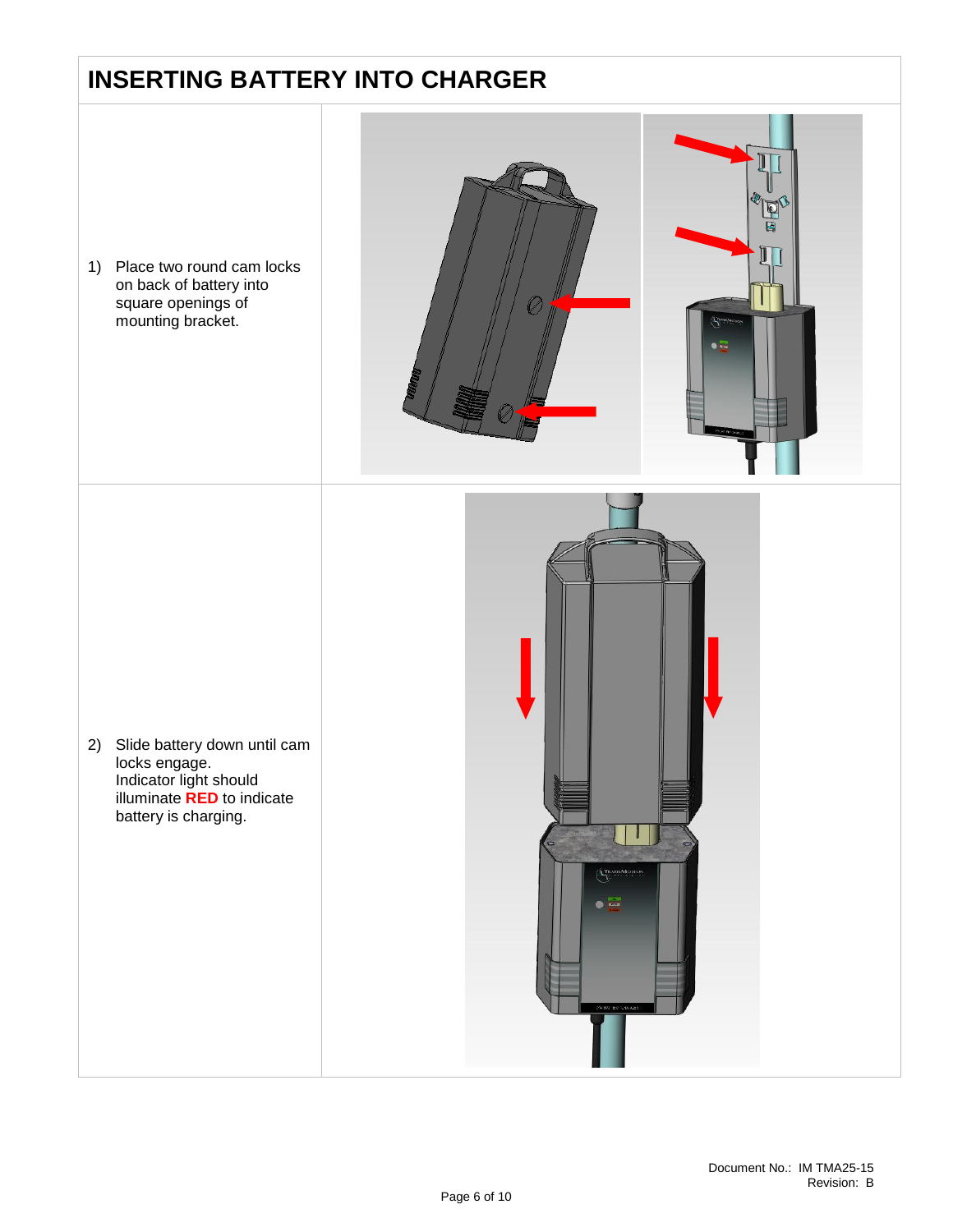

### <span id="page-6-0"></span>**INSERTING BATTERY INTO CHAIR**

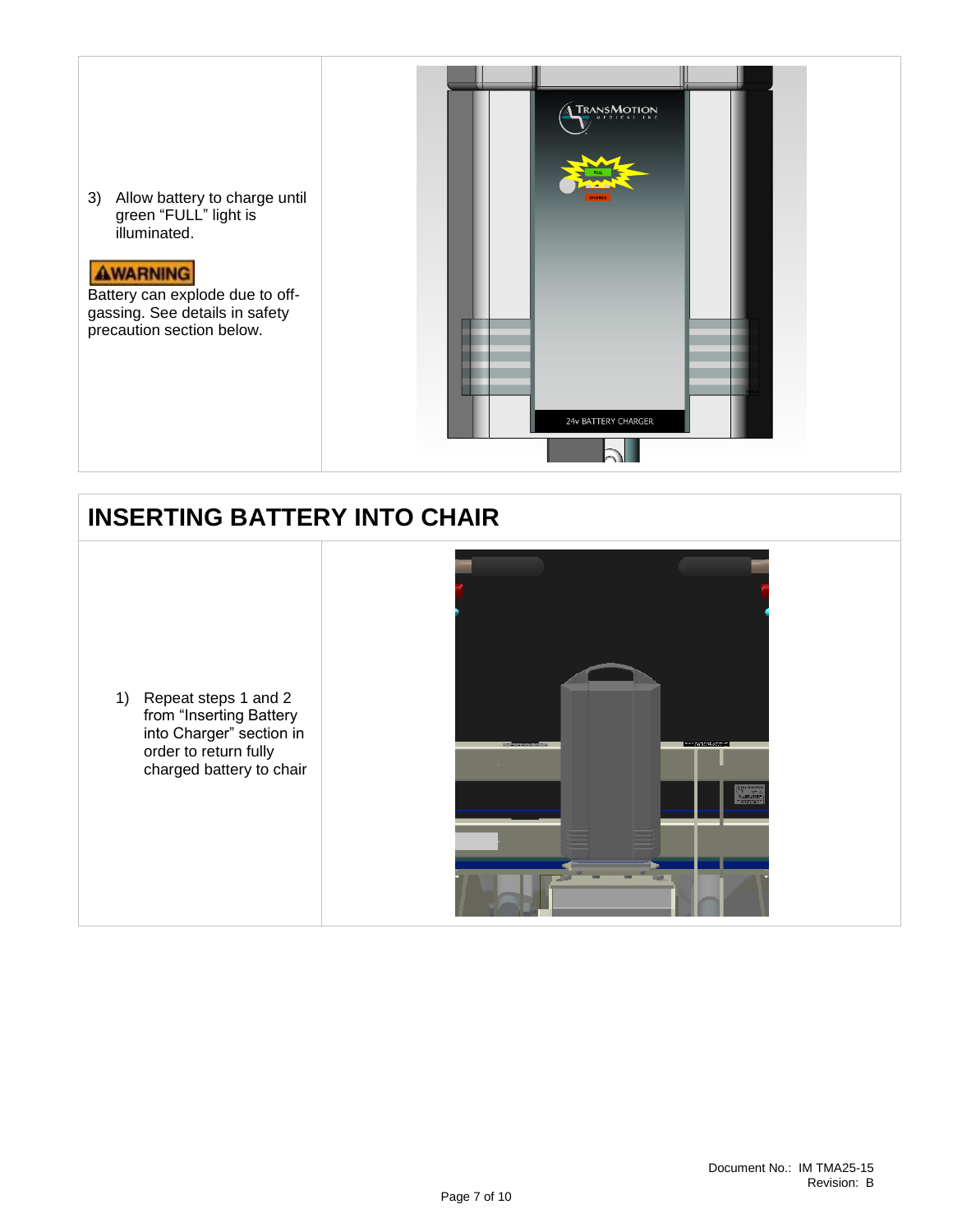#### <span id="page-7-0"></span>**SAFETY PRECAUTIONS**

When using this accessory, please follow these safe usage instructions:

#### **WARNINGS:**

## **AWARNING** BATTERY CAN EXPLODE DUE TO OFF-GASSING WHEN CHARGING

- $\ddot{\phantom{0}}$ **At end of charging process (or with overcharge conditions), battery can produce mixture of explosive gases (including hydrogen and oxygen). Avoid exposing battery to open flames, cigarettes, sparks, and incandescent materials.**
- **Never charge battery in enclosed, unventilated spaces.**  $\ddot{\phantom{0}}$
- **Do NOT store battery in sealed container. Store in fresh, well-ventilated area protected from direct sunlight and heat sources.**
- **Do NOT use water to extinguish battery fire. Use dry powder, foam CO2 extinguisher.**  $\ddot{\phantom{0}}$

#### **NOTICES:**

**EXPECTED BATTERY LIFE AND CAPACITY WILL DIMINISH OVER TIME. CHARGE REGULARLY TO MAINTAIN HEALTHY BATTERY LIFE**

**REMOVE BATTERY IF CHAIR IS TO BE STORED/UNUSED FOR MORE THAN 90 DAYS**

#### <span id="page-7-1"></span>**PREVENTIVE MAINTENANCE**

To ensure proper operation, this accessory should be inspected and maintained as described below.

| <b>COMPONENT</b>      | <b>FREQUENCY</b>   | <b>PROCEDURE</b>                                                   | <b>TOOL</b> | <b>COMMENT</b>                                                                                         |
|-----------------------|--------------------|--------------------------------------------------------------------|-------------|--------------------------------------------------------------------------------------------------------|
| Cam lock<br>mechanism | Every three months | Inspect cam lock<br>mechanism for<br>proper locking<br>capability. |             | Contact TMM<br>customer service for<br>further assistance                                              |
| <b>Battery</b>        | After every use    | Note duration of<br>battery life                                   |             | If battery life has<br>diminished contact<br><b>TMM</b> customer<br>service for battery<br>replacement |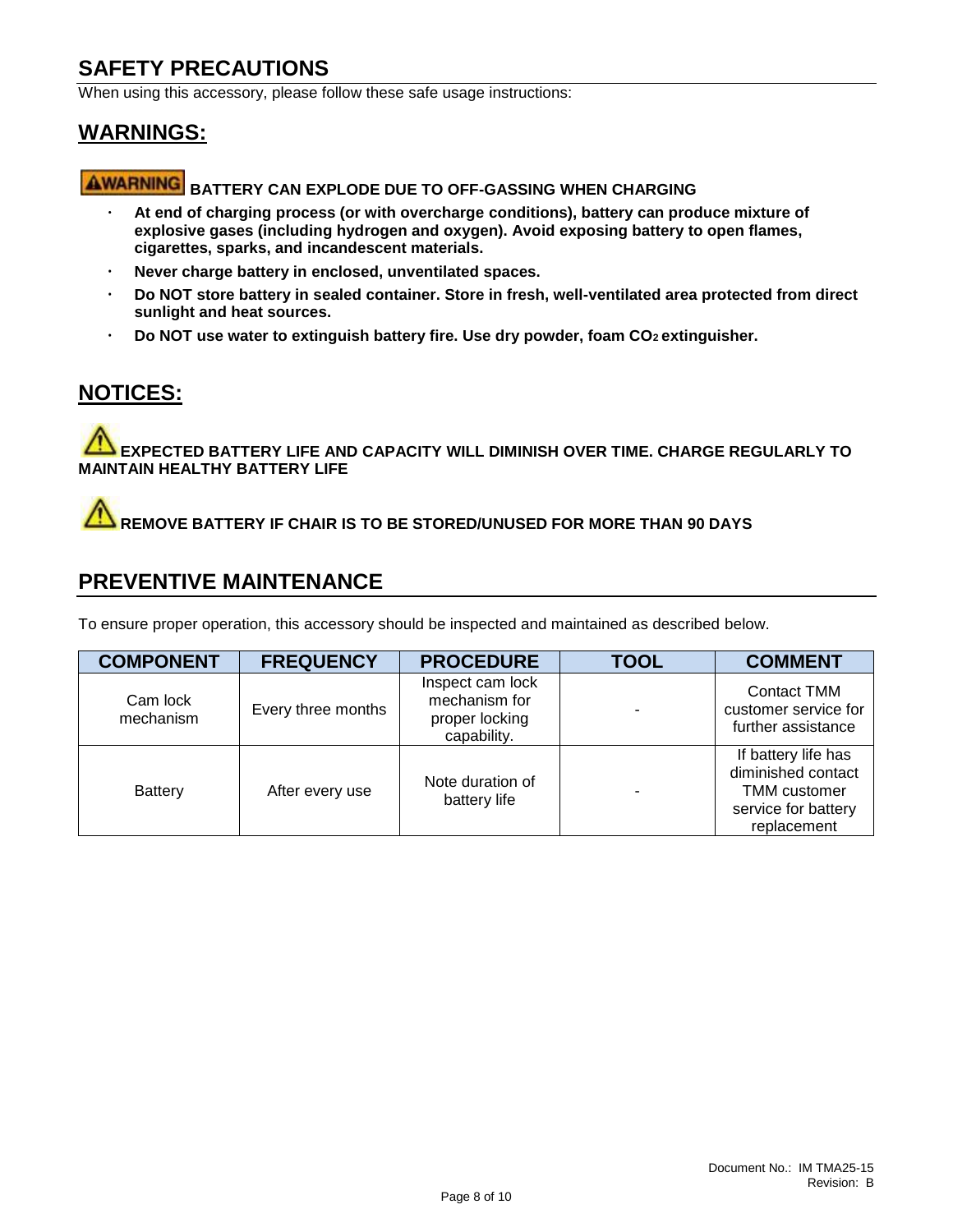# **ACAUTION** STEAM AND/OR PRESSURE CLEANING CHAIR WILL VOID WARRANTY

| <b>COMPONENT</b>                          | <b>FREQUENCY</b>                                       | <b>PROCEDURE</b>                                   | <b>CLEANING</b><br>∗<br><b>AGENT</b>                         | <b>COMMENT</b>                                        |  |
|-------------------------------------------|--------------------------------------------------------|----------------------------------------------------|--------------------------------------------------------------|-------------------------------------------------------|--|
| All Rails and Painted<br>Metal            | As required/in<br>accordance with<br>facility policies | Wipe with damp<br>cloth and allow to<br>air dry    | Facility approved<br>detergents,<br>disinfectants &<br>water | Check for chipped<br>paint/chrome                     |  |
| <b>Base Cover</b>                         | As required/in<br>accordance with<br>facility policies | Wipe with damp<br>cloth and allow to<br>air dry    | Facility approved<br>detergents,<br>disinfectants &<br>water | Check for peeling or<br>missing labels                |  |
| Actuators and<br><b>Battery Pack</b>      | As required/in<br>accordance with<br>facility policies | Wipe with damp<br>cloth and allow to<br>air dry    | Facility approved<br>detergents,<br>disinfectants &<br>water | Clean exterior<br>surfaces only with<br>minimal water |  |
| Pendants                                  | As required/in<br>accordance with<br>facility policies | Wipe with damp<br>cloth and allow to<br>air dry    | Facility approved<br>detergents,<br>disinfectants &<br>water | Clean exterior<br>surfaces only with<br>minimal water |  |
| All Other Surfaces                        | As required/in<br>accordance with<br>facility policies | Wipe with damp<br>cloth and allow to<br>air dry    | Facility approved<br>detergents,<br>disinfectants &<br>water | Check for damage                                      |  |
| TransMotion<br><b>Medical Accessories</b> | As required/in<br>accordance with<br>facility policies | Wipe with damp<br>cloth and allow to<br>air dry    | Facility approved<br>detergents,<br>disinfectants &<br>water | Check for damage                                      |  |
| 3rd Party<br>Accessories                  | As required/in<br>accordance with<br>facility policies | Consult manual provided by accessory manufacturer. |                                                              |                                                       |  |

\* Use of Facility approved detergents and disinfectants must comply with the instructions provided by the manufacturer(s) of those products.